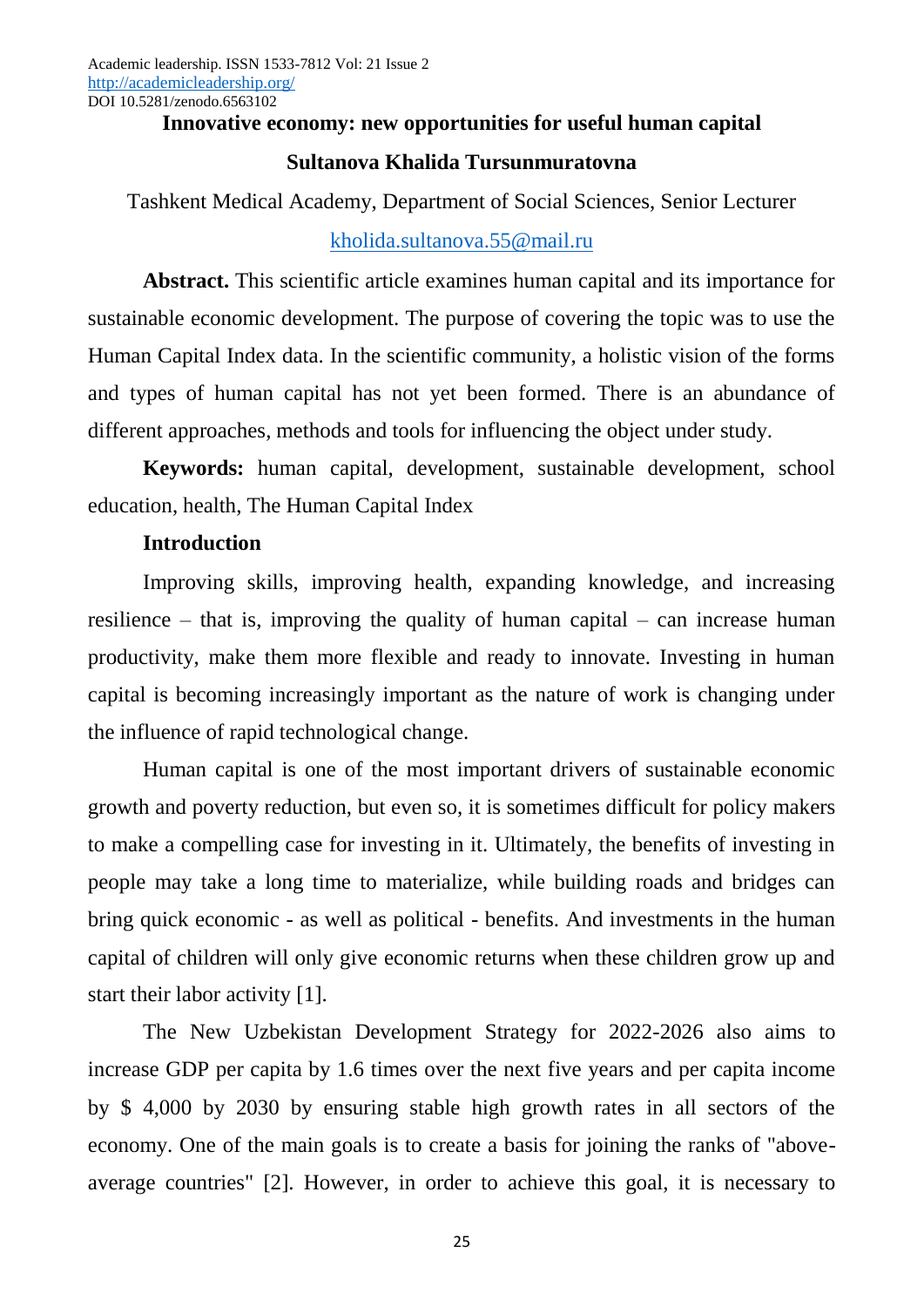increase the life expectancy of the population, increase the duration of school education, and ensure the healthy growth of children.

There is an opportunity to develop an innovative economy through the training of healthy and educated personnel.

# **Literature riview**

The term "human capital" itself first appeared in the works of the economist Theodor Schulz (1902-1998), who received the Nobel Prize in 1979, proposing the definition: "All human abilities are either innate or acquired. Each person is born with an individual complex of genes that determines his innate abilities. Valuable qualities acquired by a person, which can be enhanced by appropriate investments, we call human capital" [3]. In his writings, he was interested in the difficult situation in underdeveloped countries and put forward the version that improving the welfare of poor people depended more on knowledge.

MM. Kritsky characterizes human capital as a special form of human life, assimilating two specific forms (consumer and production) [4].

The next scientist G. Becker, after T. Schulz, translated the concept of "human capital" at the micro level, in which he determined that human capital in an enterprise is a set of human skills [5].

The concept of human capital can be considered both in a narrow and in a broad sense.

In a narrow sense, one of the forms of human capital is education. It was called human because this form becomes part of a person, and it is capital because it is a source for future earnings and satisfactions, or all together.

In a broad sense, human capital is formed with the help of investments (longterm capital investments) in one specific person in the form of costs for education and training of a worker for an enterprise, for health care, migration, and also for searching for information about prices and incomes.

As part of total capital, human capital can be represented as a combination of its elements, that is, it has its own internal structure. Many scientists and economists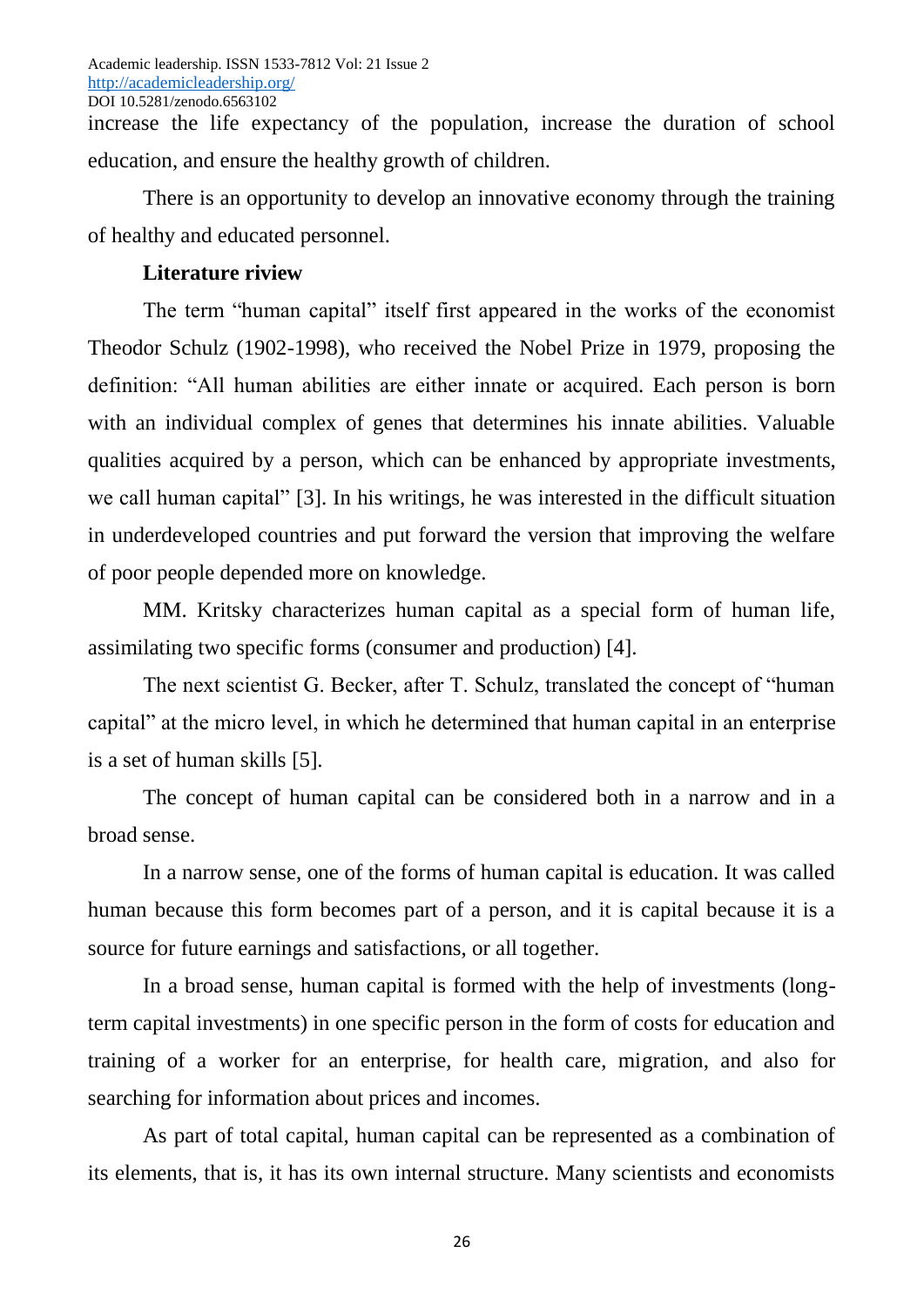form the structure of human capital according to the cost principle, based on the variety of types of investments in human capital.

So, I.V. Ilyinsky singled out the following components - this is the capital of health, culture and education.

F. Neumann, in turn, attributed the combination of the following elements to the main components of human capital: cultural and ethnic characteristics, qualifications, general and vocational education [6].

E.V. Vankevich singled out such components as education and training, health status, driving needs, motivation, and values [7].

# **Research methodology**

In addition to the theoretical and methodological research method, this scientific article uses the method of analysis and synthesis in the study of the main indicators, ratings of The Human Capital Index and the position of Uzbekistan in this ranking.

## **Analysis and results**

Researchers classify investment in the human capital of a creative worker into three key forms:

1. Expenditure on education (a set of costs for obtaining general and specialized education, for internships, advanced training, etc.).

2. Health care costs (the total cost of maintaining a healthy lifestyle, maintaining health and longevity, recreation, organizing a comfortable life, high quality of life, etc.).

3. Mobility costs (a set of migration costs associated with the territorial movement of a labor resource to a new place of employment).

In the modern economic world, the indices of a nation's longevity, the degree of its education, and the level of income of life are considered basic. These three elements are included in the structure of the combined indicator of the Human Development Index, which makes it possible to annually measure and compare the level and quality of life of the population in different countries of the world.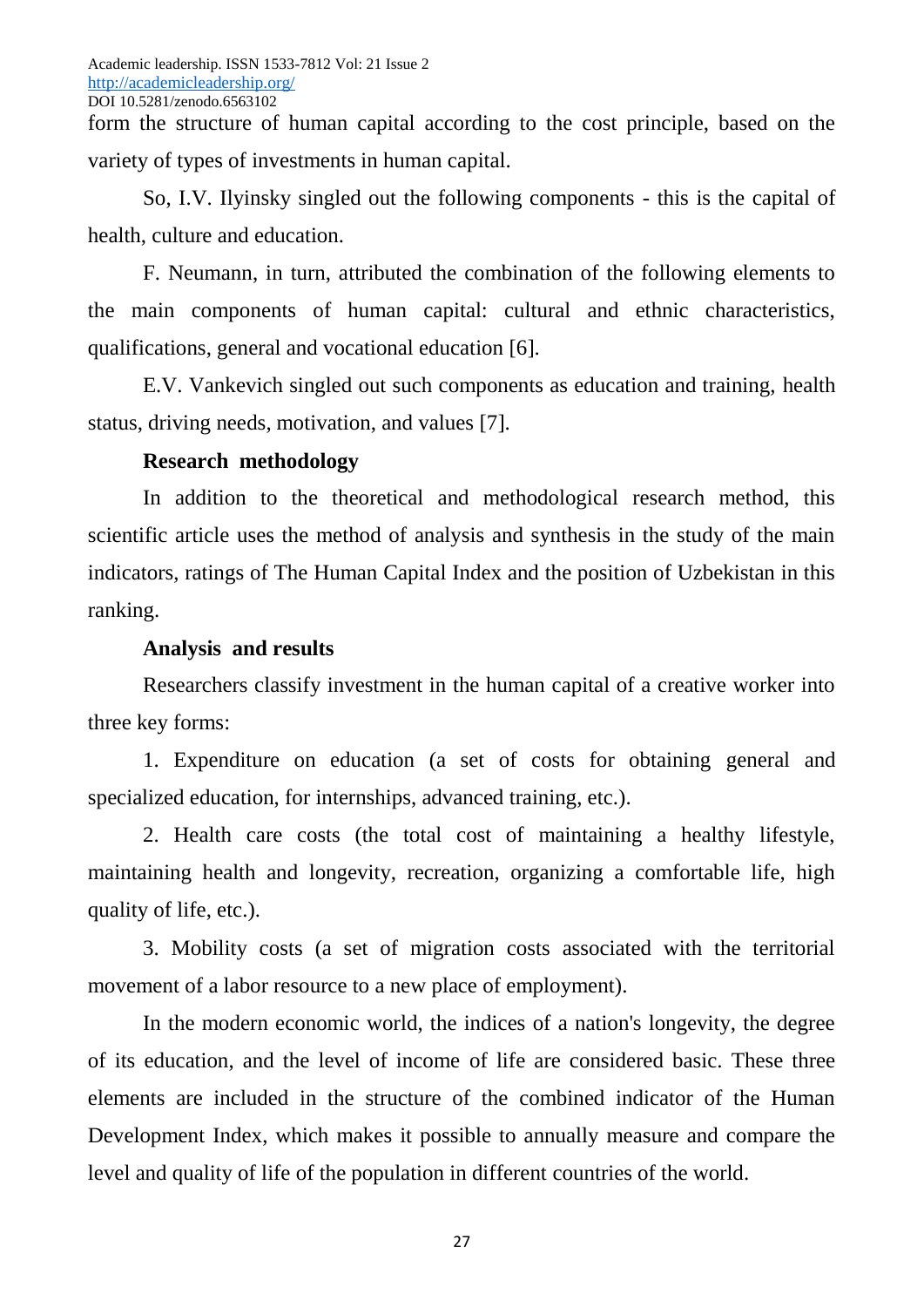The Human Capital Index is a composite indicator that characterizes the level of development of human capital in countries and regions of the world, which is issued by the World Bank Group and used as part of the Human Capital Project.

The main strategic tool of the project is the Human Capital Index, which allows you to get an idea of the level of human capital development in each country based on a single general indicator. The index measures the level of next generation human capital development, which is defined as the amount of human capital that a child born in a country can expect to accumulate by adulthood, adjusted for the risk associated with inadequate health care and educational levels in that country. The index includes three components:

Survival. This component reflects the fact that a child born today needs to live to see the beginning of the accumulation of human capital in the formal education system. The survival rate is measured by mortality data for children under 5 years of age.

Expected years of schooling adjusted for learning outcomes. Information about the amount of education a child can expect to receive by age 18 is used in conjunction with data on quality, that is, what a child can learn in school, as measured by a country's performance in international student achievement tests. These data combined allow us to calculate the expected years of schooling adjusted for quality. By adjusting for learning quality, this component reflects the fact that children in some countries receive much less knowledge than children in other countries, although they are in school for about the same amount of time.

Health status. To assess the overall health situation of the country's inhabitants, this component uses two indicators: 1) the prevalence of stunting among children under 5 years of age; 2) adult survival rate, defined as the proportion of 15-year-olds who survive to their 60th birthday. The first indicator reflects the state of health of a child of primary preschool age; the second indicator is used as a measure of the state of health that a child born today may have as an adult.

## **Table 1. Ranking of countries on The Human Capital Index[8]**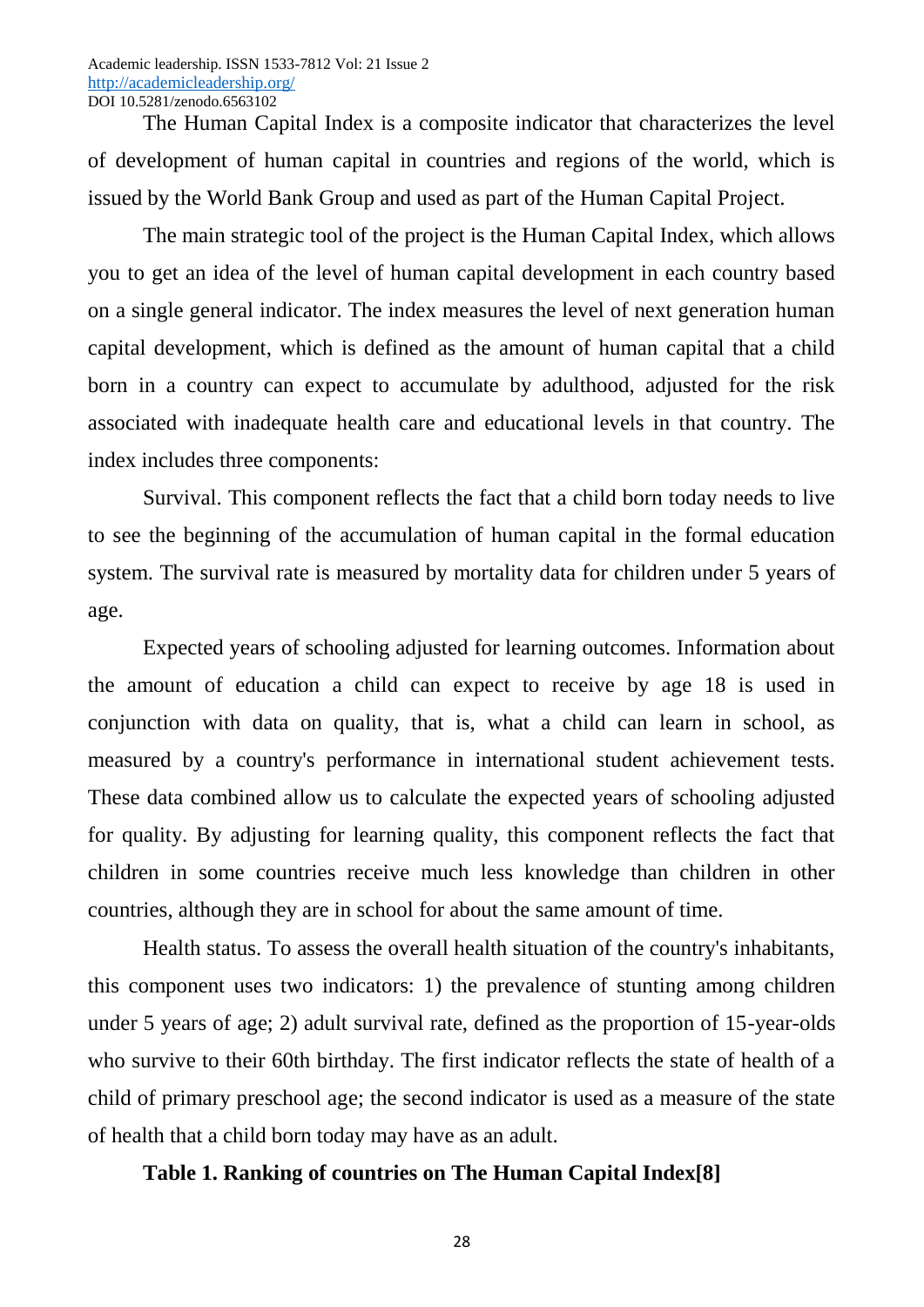#### Academic leadership. ISSN 1533-7812 Vol: 21 Issue 2 <http://academicleadership.org/> DOI 10.5281/zenodo.6563102

| <b>REYTING</b> | <b>COUNTRY</b> | <b>INDEX</b> |
|----------------|----------------|--------------|
| $\mathbf{1}$   | Singapore      | 0.88         |
| $\mathbf{2}$   | Hong Kong      | 0.81         |
| $\mathfrak{Z}$ | Japan          | 0.80         |
| $\overline{4}$ | South Korea    | $0.80\,$     |
| 5              | Canada         | 0.80         |
| $6\,$          | Finland        | $0.80\,$     |
| $\overline{7}$ | Macau          | 0.80         |
| $8\,$          | Sweden         | 0.80         |
| 9              | Ireland        | 0.79         |
| $10\,$         | Netherlands    | 0.79         |
| 55             | Kazakhstan     | 0.63         |
| 57             | Uzbekistan     | 0.62         |
| 72             | Kyrgyzstan     | 0.60         |
| 111            | Tajikistan     | 0.50         |

The analysis of Table 1 shows that the Human Capital Index of 174 countries ranked Singapore first with a score of 0.88 in 2020, while Uzbekistan ranked second among Central Asian countries after Kazakhstan and ranked 57th. In this ranking, the results of Uzbekistan are not evaluated until 2020.

Human capital index. Today, the labor productivity of a child born in Uzbekistan at the age of majority is 62%, provided that they have fully mastered the established educational programs and are completely healthy. This figure is lower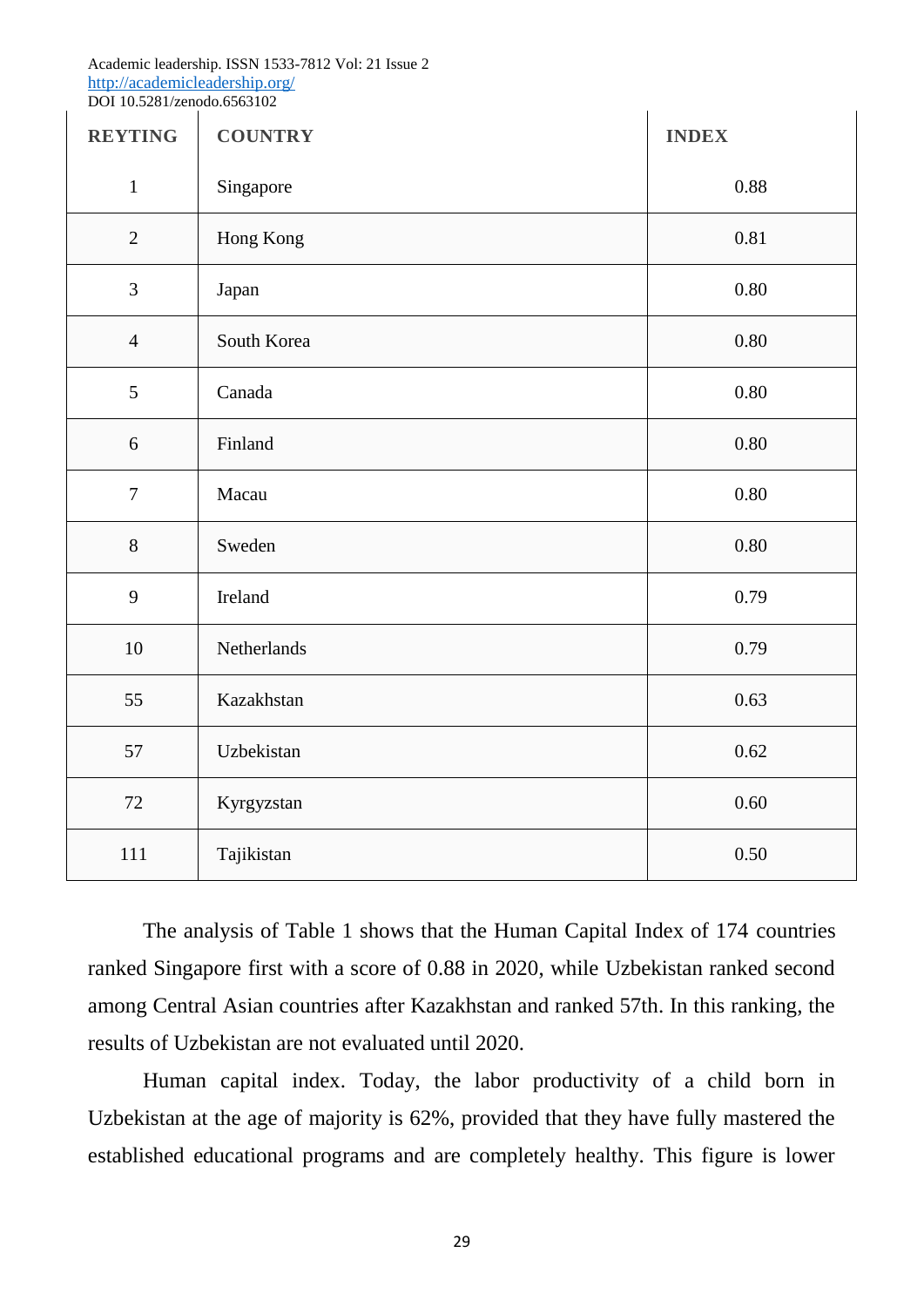than the average in Europe and Central Asia, but much higher than the average in countries with lower incomes [9].

Survival rate up to 5 years. 98 out of 100 children born in Uzbekistan will live to 5 years.

Expected duration of training. According to the forecast, for a child studying in Uzbekistan from the age of 4 to preschool, by the age of 18, the period of education will be 12 years.

Generalized test results. The educational results of students in Uzbekistan amounted to 474 points, where the highest educational results are 625 points, and the lowest educational results are 300 points.

Duration of education depending on the quality of education. Considering the amount of knowledge actually acquired by the students, the expected duration of education at the school is only 9.1 years.

Living capacity of the adult population. In Uzbekistan, 87% of these 15-yearolds live to 60 years. This statistical unit is an indirect indicator that takes into account a number of health risks that may arise in the current context of a child born today as an adult.

Healthy growth (proportion of children developing without defects). 89 out of 100 children do not lag behind in development. Eleven out of 100 children are at risk for developmental delays and lifelong cognitive and physical limitations.



**Figure 1. Uzbekistan's Indicators Among Low-Income Countries [10]**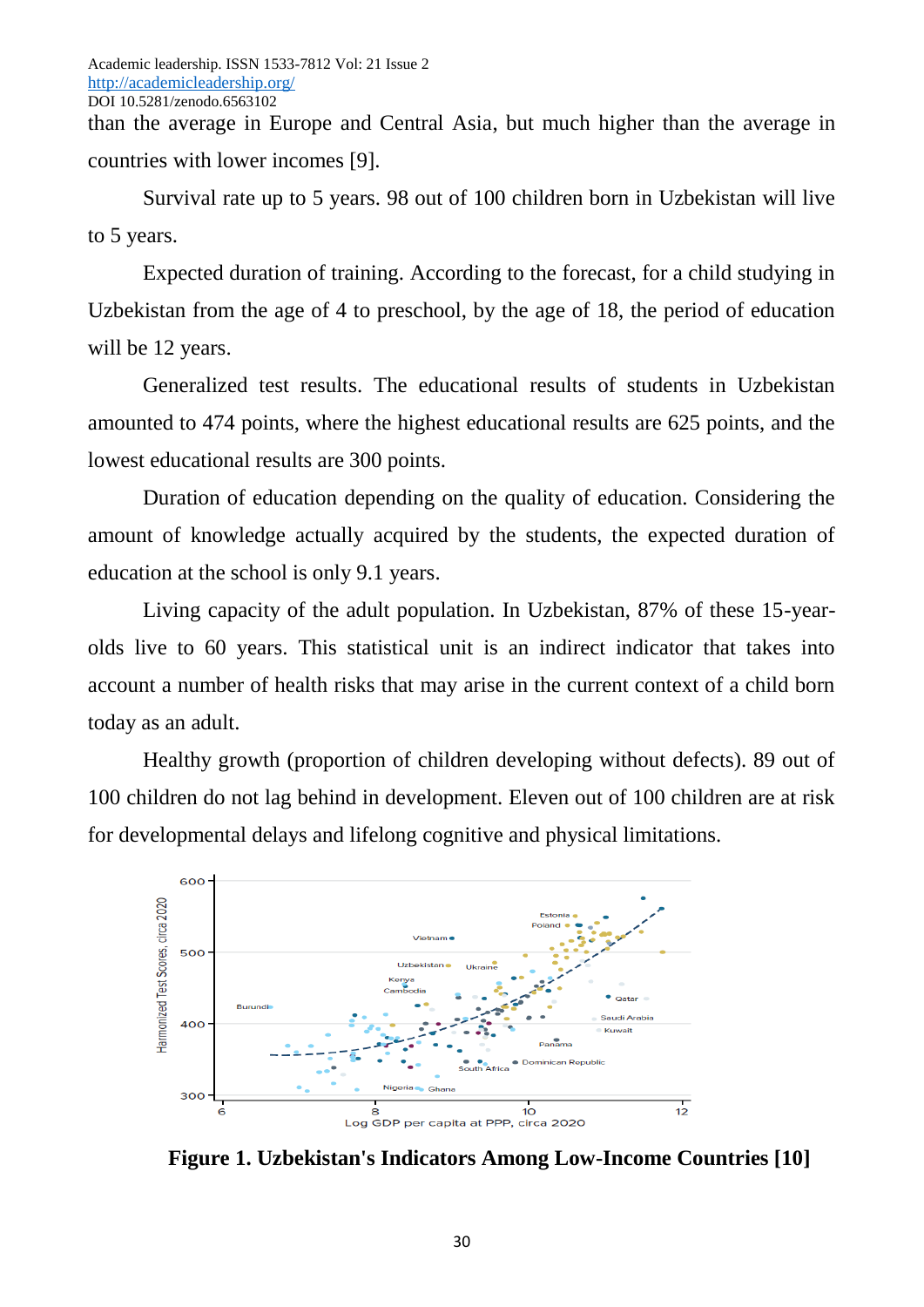In order to provide reliable information on the quality of education in the country, in November 2019 the Education Inspectorate in collaboration with the World Bank studied the knowledge of schoolchildren in mathematics on the basis of TIMSS international research questions. The results recorded by schoolchildren in these tests also served as important information in determining the human capital in our country (Figure 1).

The World Bank report on the quality of education in Europe and Central Asia states:

"While the region's results in basic education vary, in general, the region's performance by world standards is not bad. In the last 10 years, school attendance has increased. Significantly, the most significant increase was observed in Azerbaijan, Albania, Montenegro, Poland and Russia - mainly due to an increase in the number of children admitted to secondary and preschool education. At the same time, in a number of countries (Bulgaria, Moldova, Romania, Ukraine) the expected attendance at school has decreased.

The quality of education in countries has not improved on average over the last decade. Bulgaria and Ukraine are among the countries where the quality of education has deteriorated. Albania, Moldova and Montenegro were among the countries that improved the quality of education.

The Human Capital Index report calls on all countries in the world to improve their data measurements. This lays the groundwork for providing assistance to those responsible for policy-making to those who need it most.

The World Bank's Human Capital Index assesses a child's development trajectory (from birth to adulthood) on a number of important indicators:

probability of survival (from birth to 5 years);

duration of study focused on the expected quality of education in primary and secondary school;

percentage of children with developmental delays; survival of the older generation [11].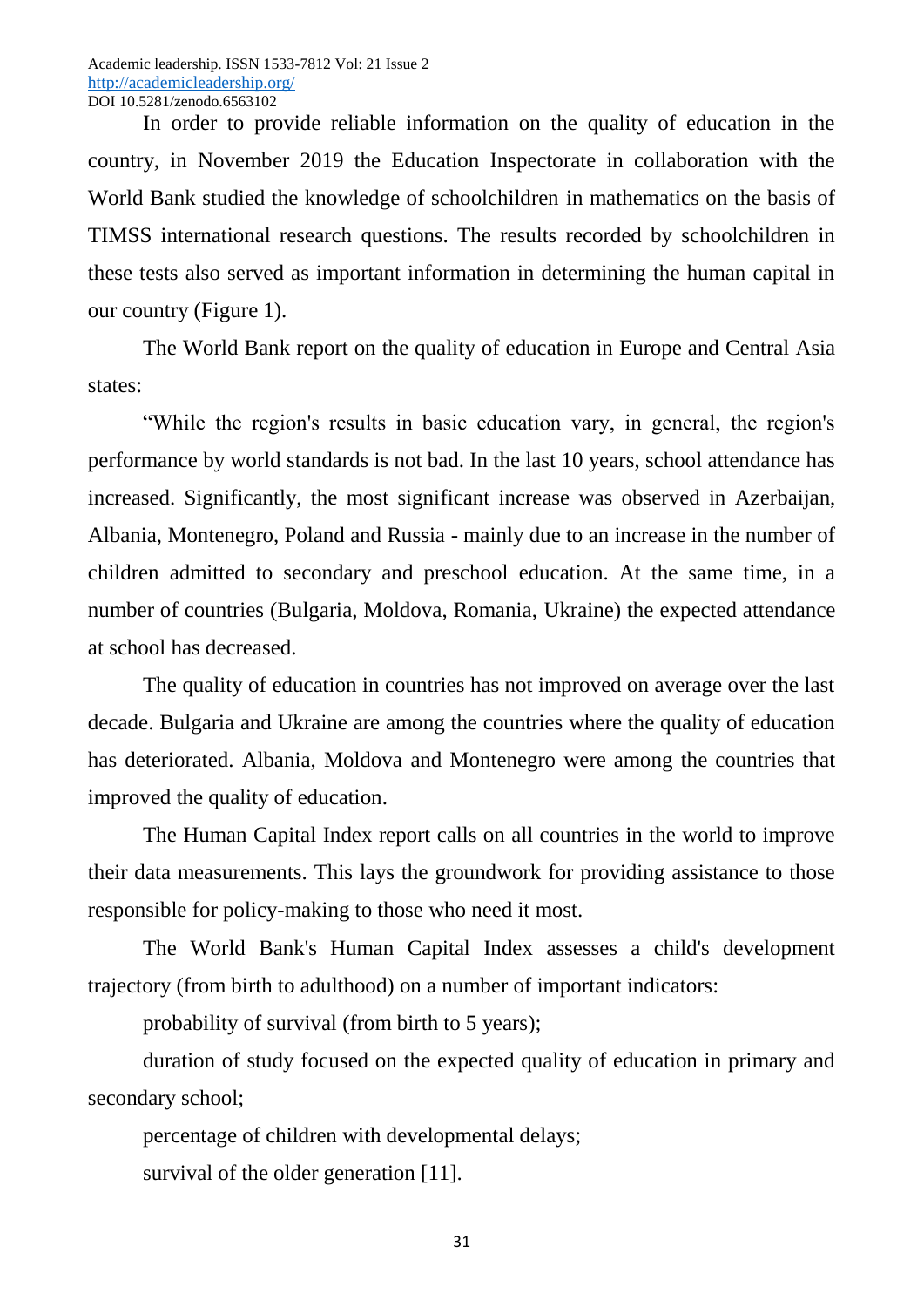Academic leadership. ISSN 1533-7812 Vol: 21 Issue 2 <http://academicleadership.org/> DOI 10.5281/zenodo.6563102

#### **Conclusion and recommendations**

In conclusion, we note the following. In the scientific community, a holistic vision of the forms and types of human capital has not yet been formed. There is an abundance of different approaches, methods and tools for influencing the object under study. The situation is such that each scientist in the course of research, using the principle of methodological pluralism, seeks to give his own "unique recipe" for understanding the phenomenon under study. We believe that an unreasonable expansion of the terminology and boundaries of the methodology for studying human capital can provoke a number of additional problems (for example, in terms of introducing terminological ambiguity, excessive complexity, and disputability of the system), violating the harmony of the structure and the integrity of understanding the human capital of a creative worker.

The investment method seems to contain the fundamental idea that there is a relationship between the types of human capital and the costs spent on their reproduction and development.

The essence of the subject of creative labor is revealed in the unity of its exceptional qualification features, therefore, in the modern process of management, they are appropriately involved. The voiced idea finds a completely understandable explanation, since if funds are not properly received for the reproduction of one of the types of human capital, then there is a simultaneous loss of not only the qualitative characteristics of this element, but also the qualitative component of the entire system as a whole.

## **References**

1- Collin, Matthew, and David N. Weil. 2018. "The Effect of Increasing Human Capital Investment on Economic Growth and Poverty: A Simulation Exercise." Policy Research Working Paper 8590, World Bank, Washington, DC.

2- Decree of the President of the Republic of Uzbekistan "ON THE DEVELOPMENT STRATEGY OF NEW UZBEKISTAN FOR 2022 - 2026". No. PD-60 of 28.01.2022.https://lex.uz/docs/5841063

32